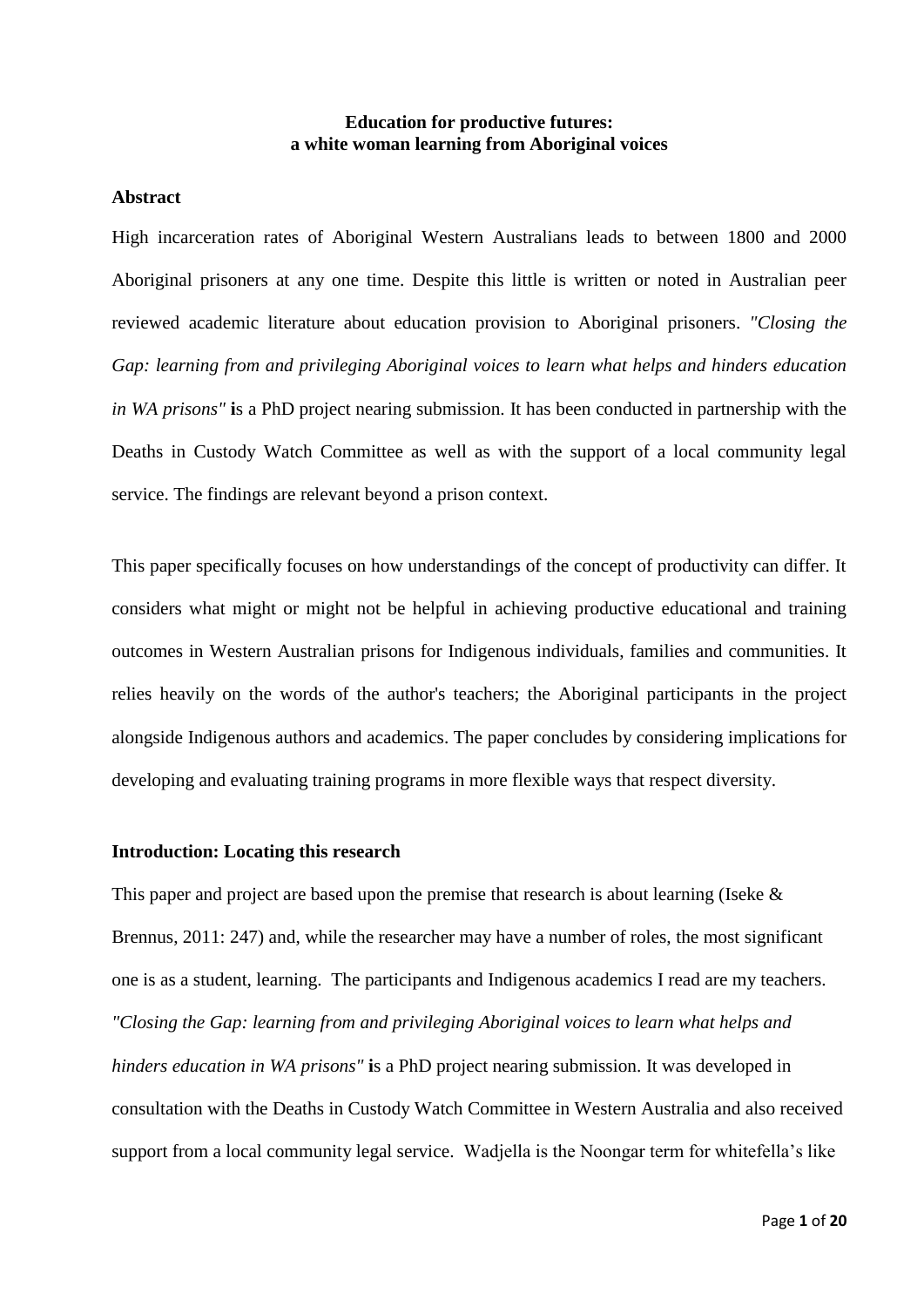me and use of it situates both the research and myself, as a wadjella woman, on Noongar country. Participants in this research have been imprisoned on, and hail from a range of countries including Yamatji, Wongi, Binjarub, Eora, Ngaanyatjarra.

Responses to the question "What helps and hinders education in Western Australian prisons?" go beyond a western concept of education and beyond a prison setting. Experiences in prisons are not seen by my teachers as divorced from the web of relationships, country, colonisation, justice and personal experiences that provide the context of both their lives and this research.

A neo-liberal agenda around the Western world places the market as the central organizing principle for political, social and economic decisions. This ensures education focuses on preparing students to be workers in the global market (Down, 2009: 51). Kevin Rudd's 'education revolution' of 2007 has an agenda of productivity. He believes that education will drive productivity in a competitive, knowledge based economy and, in turn bring prosperity (Kayrooz and Parker, 2010). The danger in such an approach is that it is then likely that "education is valued only to the extent that knowledge and skills contribute to economic growth….the inherent problem is that the requirements of the market will ultimately determine what is taught and how it is taught" (Down, 2009:59).

Long before Kevin Rudd and the education productivity revolution, however, the focus of prisoner education in Australia is geared toward productivity. Since 1996, at a national level the policy for prisoner education has a goal "to provide adult prisoners and offenders with educational and vocational pathways which will support their productive contribution to the economic and social life of the community" (Australian National Training Authority, 2001: 3). The *National Strategy for Vocational Education and Training for Adult Prisoners and Offenders in Australia* is developed by ANTA in 2001 and endorsed by all state and territory government departments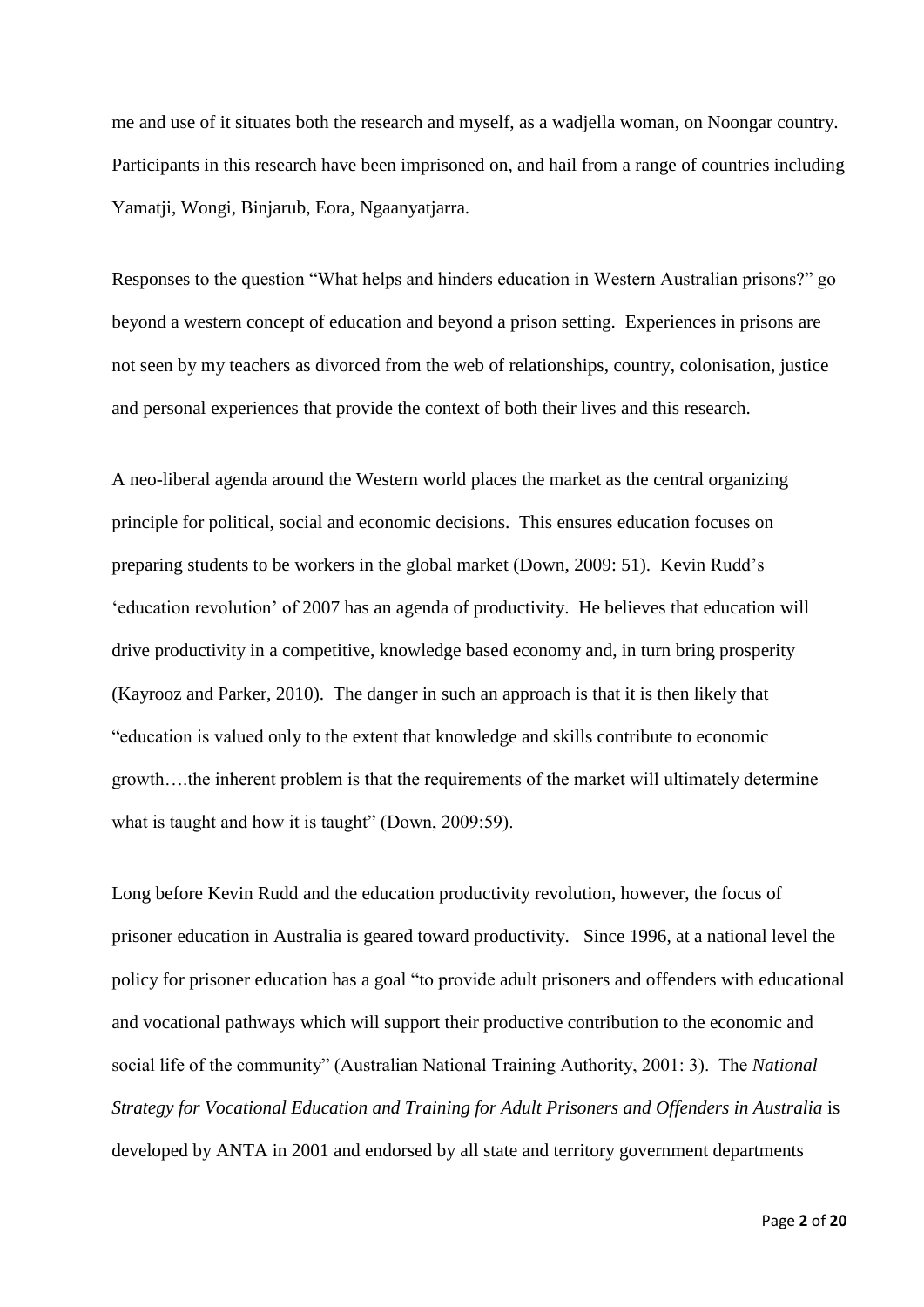responsible for vocational education and training as well as those in each state responsible for correctional services (Dawe, 2007: 7-8). In the context of prisoner education for Aboriginal people in Western Australia this raises questions such as, 'What is productivity? Who decides what is productive?"

# **Literature: the Context and Background**

As ABS statistics illustrate (Figure 1) Indigenous Australians are over-represented in prisons, with Western Australia having a much higher rate per hundred thousand than the national average. The question then arises as to why this large gap between figures for Indigenous and non-Indigenous Australians might arise. There is no simple answer to this question, however, consideration of where the power and control lie provides some clues.



**Figure 1 Comparing the imprisonment rate of Australia and Western Australia - 2002-2012 by Indigeneity; rate per hundred thousand (figures sourced from ABS, 2012: 56)**

More than two decades ago Cunneen & Robb (1987: 220) first provide a "dual explanation for the over-representation of Aboriginal people" in the criminal justice system. They believe that whether it is viewed as the fault of socio-economic factors leading to criminal behavior or Aboriginal people being policed in a different manner to non-Aboriginal people, the reason for the high rate of incarceration has its foundations in "a strong historical continuity in the position of Aboriginal people in white society."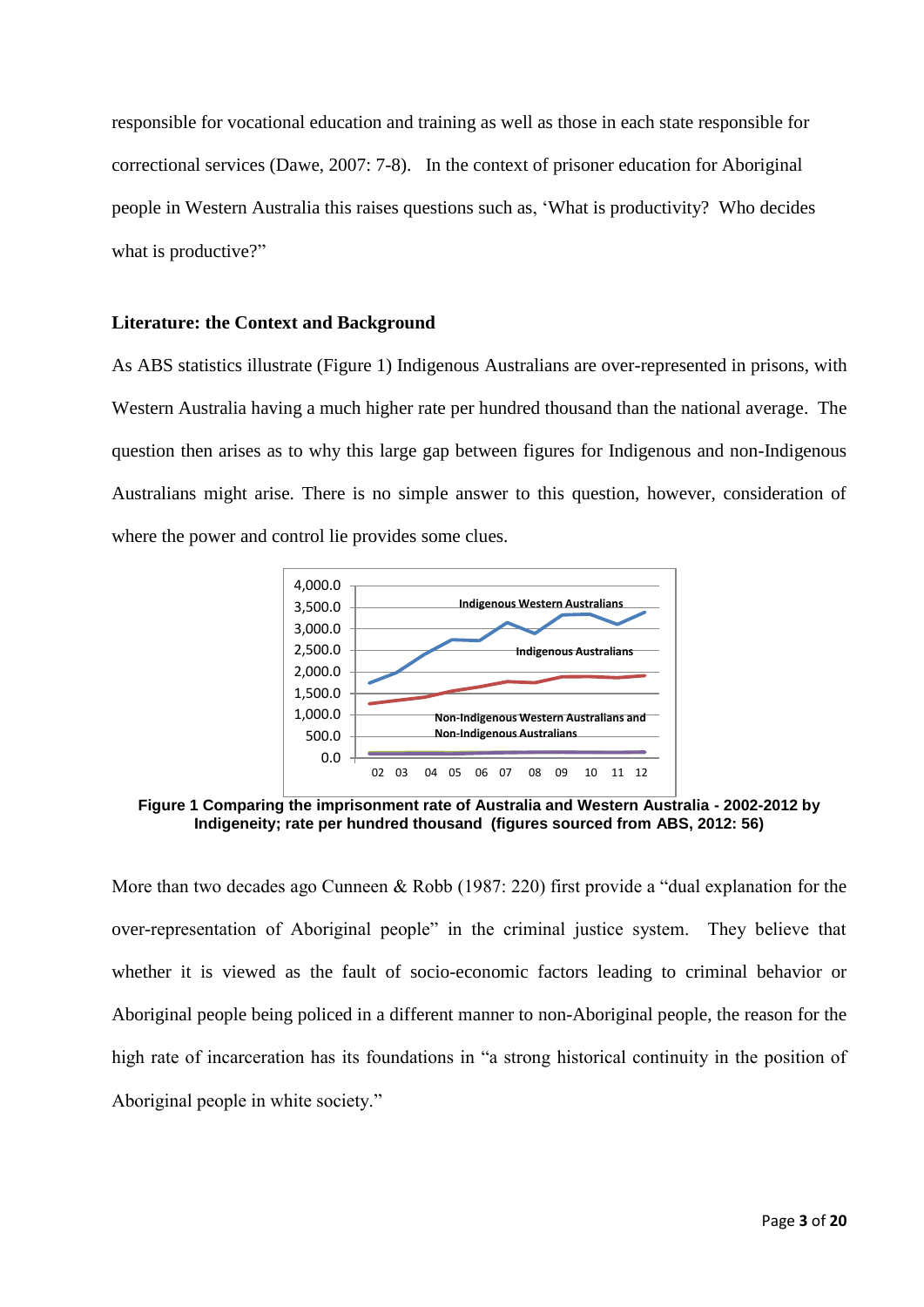Based on figures available from the Western Australian Corrective Services website [\(www.correctiveservices.wa.gov.au/about-us/statistics-publications/default.aspx\)](http://www.correctiveservices.wa.gov.au/about-us/statistics-publications/default.aspx)) the incarceration rate for Aboriginal people remains around 39% with the rate for juveniles in detention consistently above 70%. The percentage of Aboriginal people in the Western Australian population is less than 4%. This equates to between 1700 and 1800 adults as well as around 150 young people being in detention on any one night in Western Australia. Despite this, those I yarn with have not experienced any education programs developed, delivered, 'owned' and evaluated by Aboriginal people. What constitutes education and training is ultimately decided by whitefellas institutions that developed from European settlement.

When referring to Aboriginal people and education in prisons, Semmens (1998: 1-2) laments that it "is probably the most persistently serious problem that the various governments of Australia have never faced with much resolve or dedication." Analysing all reports of Western Australia's adult prisons by the Western Australian Inspector of Custodial Services from 2001 to 2011 reveals that little has changed since Semmens made his comments in 1998 (Carnes, 2011c: 171). Overall, five common themes emerge in the analysis that reveal a picture of inadequate resources, a need for more extensive and up to date IT technology, difficulty providing innovative training programs, the need to focus more specifically on cultural needs and cultural awareness training for prison staff as well as a need for more equitable access to education.

# **Methodology: research project as a respectful learning journey**

By privileging and prioritising Indigenous voices I learn from those voices, even though it is inherently difficult for a non-Indigenous researcher to listen and hear Indigenous voices effectively. *White noise* (Carnes, 2011a) occurs in the thinking, decision making and communication of dominant Settler cultures in relation to Indigenous people. Like the indistinct, fuzzy static of a not quite properly tuned radio white noise inhibits a clear reception and prevents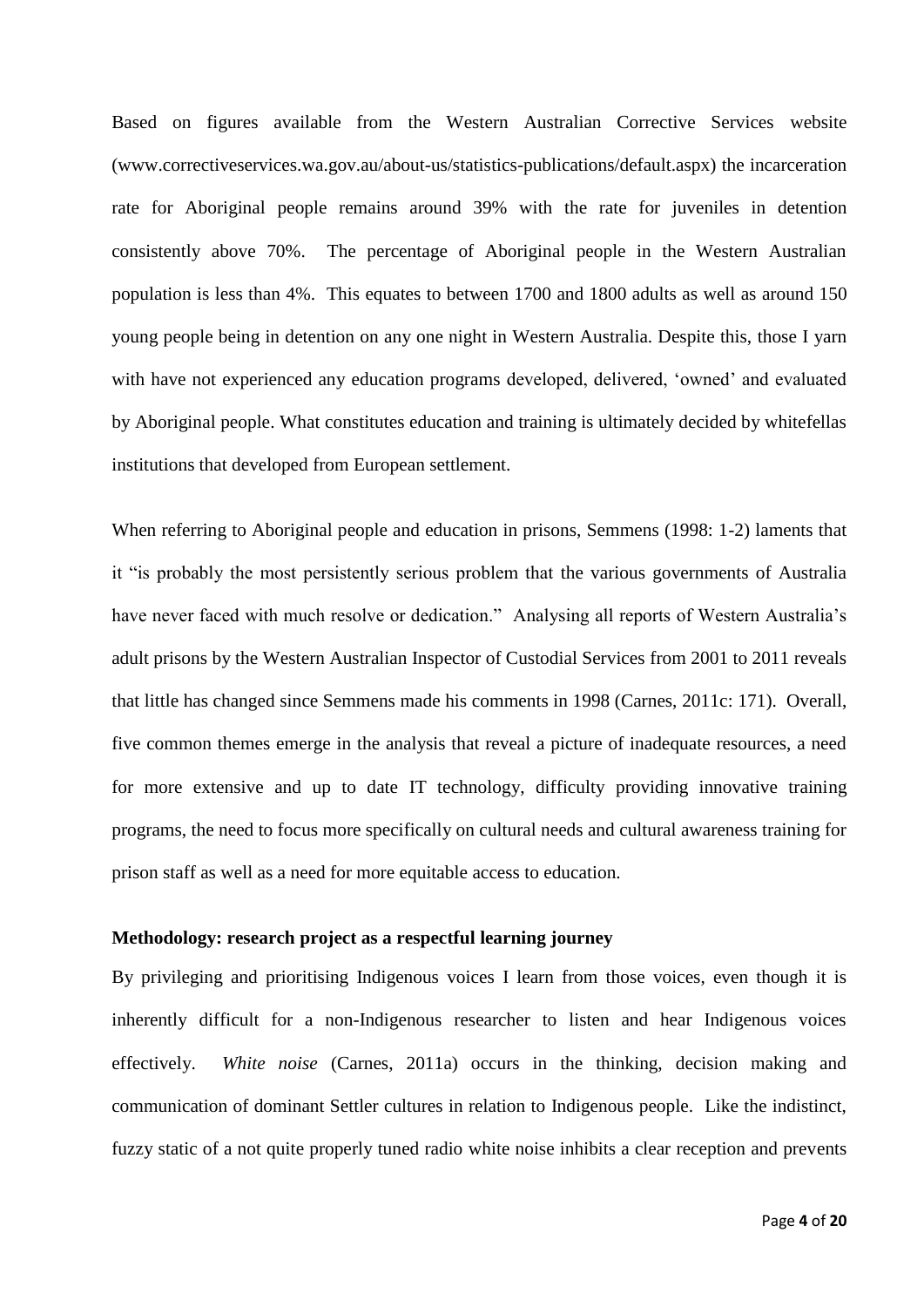hearing messages distinctly. As much a systemic issue as an individual one, it results from assumed privilege and lack of knowledge of worldviews other than the dominant.

The listening/ yarning methodology used in this research focuses on relatedness and aims to be both academically and culturally rigorous (Martin, 2008 a: foreword). Yarning is a legitimate way of collecting data in Indigenous communities; oral and aural method is the nature of teaching in Indigenous culture (Power, 2004; Bessarab & Ngandu, 2010). Importantly, 'yarning' is an informal process (Power, 2004) that relies heavily on strong relationships because "research that seeks objectivity by maintaining distance between the investigator and informants violates Aboriginal ethics of reciprocal relationship and collective validation." (Castellano, 2004: 104).



**Figure 2 Listening as a critical ally (Carnes, 2011: 182)**

The way of listening I use (see Figure 2) aims to de-centre a singularly white outlook, and muffle white noise. Re-learning history from an Indigenous perspective, reflecting on and reviewing white, colonial dominant assumptions and basing the research on relatedness aims to develop respect. I aim to be an "apprentice of listening rather than a master of discourse" (Corradi Fiumara, 1990: 57).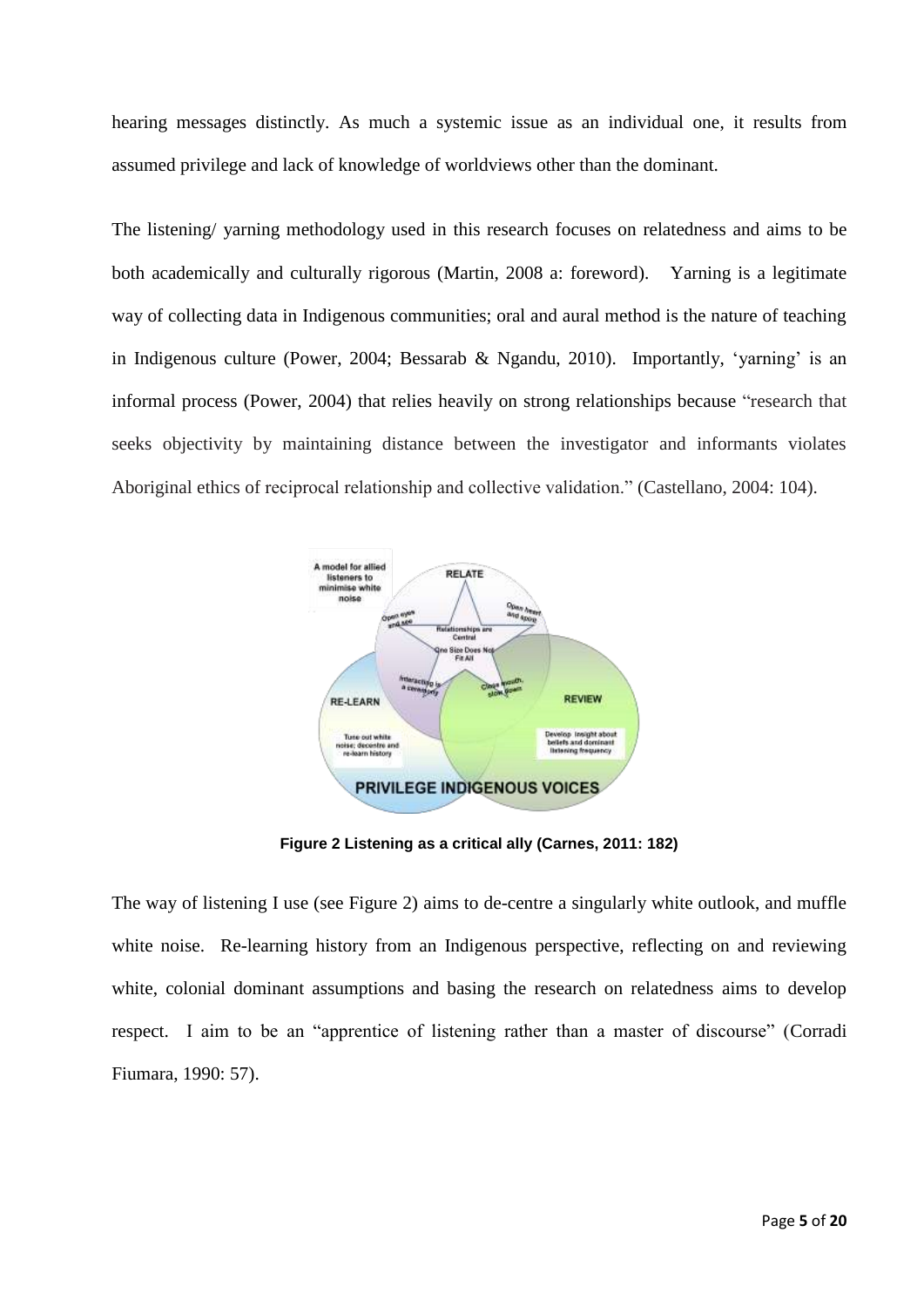Such listening and yarning is "an informal and relaxed discussion through which both the researcher and participant journey together visiting places and topics of interest relevant to the research study."(Bessarab & Ng'andu, 2010: 38). Yarning as a methodology is as much about relating and maintaining relationships as it is about speaking. The time of "gathering data" begins when it begins and ends when it ends. Therefore some meetings were short and simple and others happened over several occasions and shared a lot of deeper, more personal information.

### **Findings and discussion: What was learnt**

Due to the constraints of academic tradition and word limit, only a very small snapshot from participants stories are relayed here. Stories told by Aboriginal people are not all dreaming stories passed down over thousands of years; new dreaming stories are told as well and continue to be created. Such stories reveal how current issues are impacting on Aboriginal people, communities and families (Chilisa, 2011: 143). They also include possible solutions.

This section of the paper explores the concept of productivity, considers some potential points of conflict and identifies possible solutions from the stories of yarning I hear and Indigenous academics I read. Quotes from participants are bolded and italicized to reinforce and honour their importance and value.

# *What is productive. Who says so?*

Concerned about falling productivity growth in Australia, Rudd and Smith propose that the future prosperity of Australia is dependent upon increased investment in education stating that "a significant increase in investment in education will give Australians more fulfilling work, lifting participation rates and contributing to happier, healthier and more secure lives. It will also build a fairer society, providing greater life opportunities for all Australians", (Rudd and Smith, 2007: 5). Productivity here is tied to fiscal prosperity but also happiness, health and security. Productivity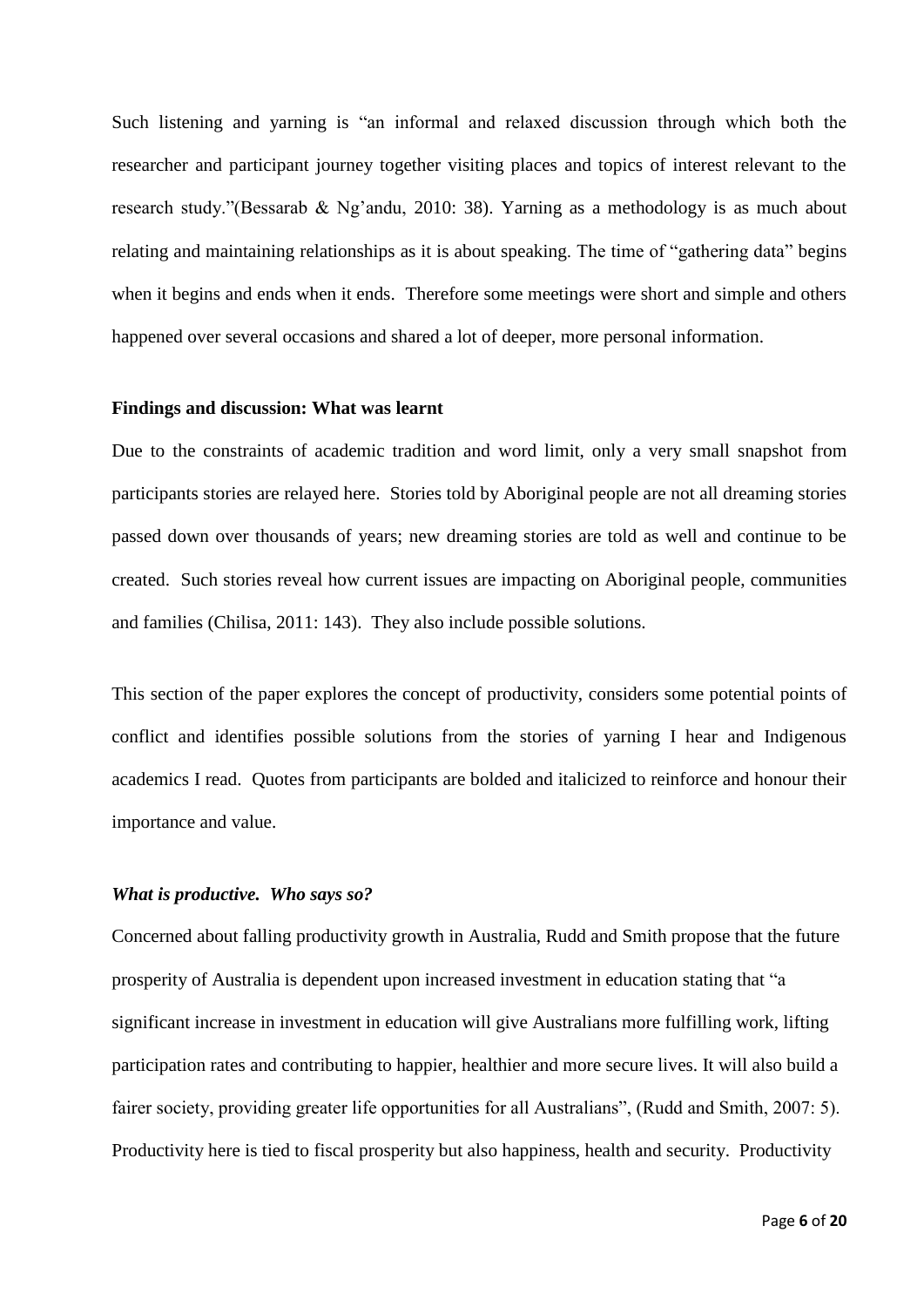as determined by Rudd and Smith is based on *'Productivity isn't everything, but in the long run it is almost everything. A country's ability to improve its standard of living over time depends almost entirely on its ability to raise its output per worker'*. This is the work of Princeton economist Krugman (1992) and is included in *The Age of Diminished Expectations: US Economic Policy in the 1980s*, MIT Press, Cambridge. The theory of the late 1980's seemed to be defining the future of twenty first century Australian productivity.

Indigenous education academic Sandy Grande confirms that the dominant western culture defines world crises and the way to address them in economic terms. Her work provides an enlightening comparison of dominant, western world views and traditional Indigenous world views of world crises, the central goal of education and what scholars from each world view tend to focus most on. The points she makes are summarised in Figure 3. This table does not intend to place all Indigenous scholars on one side and all non-Indigenous scholars on the other. Rather, it provides an image of where clashes and points of conflict might occur in education. It also provides a point of reference for consideration of elements of productivity that lie outside a purely economic agenda.

The western vocational education system in Western Australian prisons has a goal of eventual economic involvement of ex-prisoners in society, participating productively in the economic and social life of the community (Australian National Training Authority, 2001: 3).by improving their skill level as an individual. An Indigenous world view would be likely to take that definition to a broader level and also consider productivity in terms of the spiritual, Aboriginal sovereignty and the contribution to the individual in relation to their clearly defined community.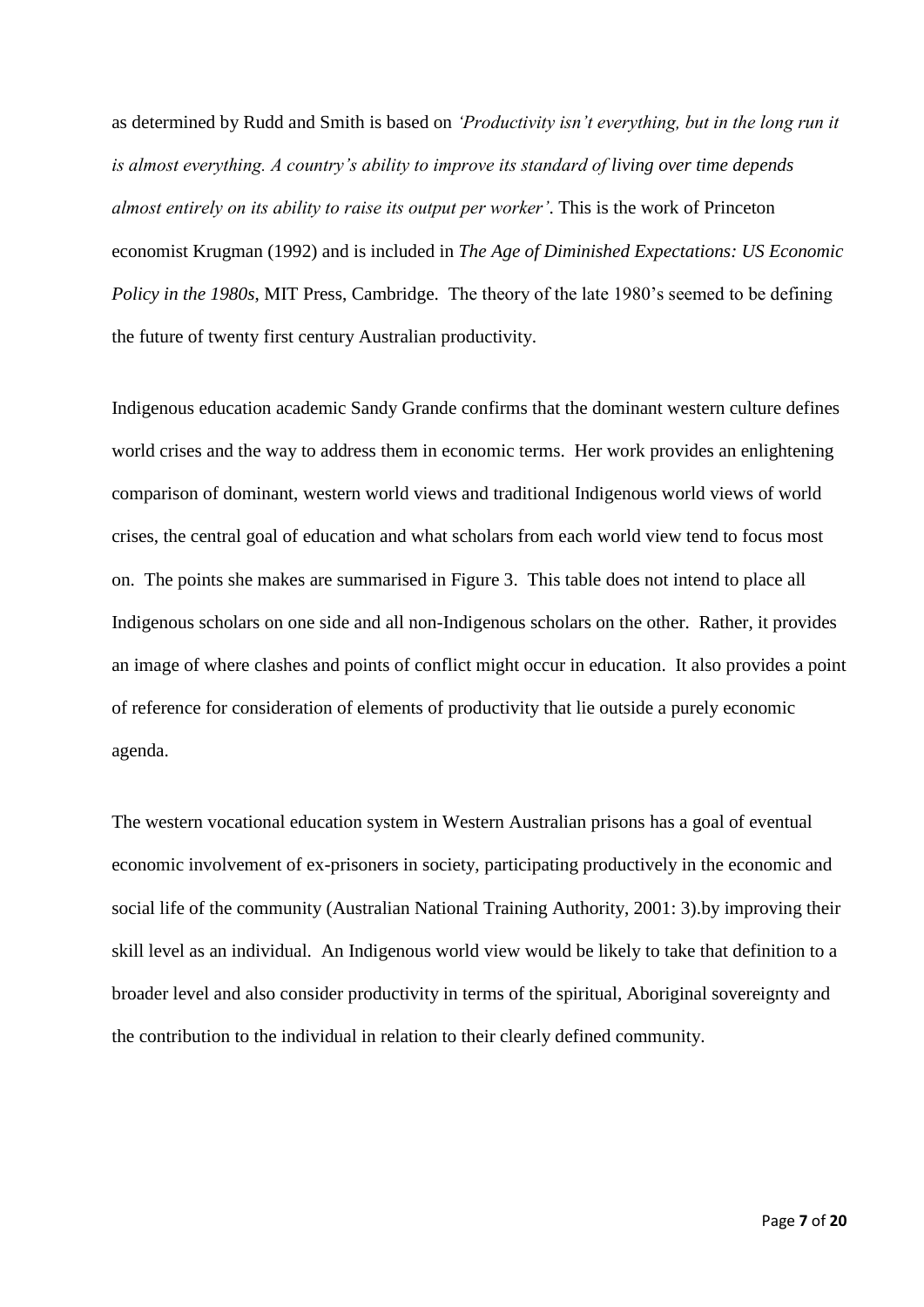

**Figure 3** *Potential tensions in 'white' and Indigenous approaches to education (adapted from Grande 2000: 356)*

#### *Beyond 3R's*

Moving beyond an economic, individualistic focus provides an opportunity for productivity and success to have richer meanings. Indigenous world views of the spiritual, self determination and the mind/body/spirit connection can be operationalised using the "5 R's" discussed by Atkinson (2012). While the 3 R's of reading, writing and arithmetic are often key indicators of success in mainstream western education, these five principles of respect, reciprocity, relatedness, rights and responsibilities provide a way to measure success that is inclusive of Indigenous world views.

Lesley's comment reveals the lack of success with the current system from her perspective, *There is no way that any blackfella that I have ever known or ever heard of, after years of workin' in justice, mining companies, housing and family and friends working out there too … there is not one time I have seen a blackfella pick up any skill in any gaol and get employed*  with that skill when he gets out. If, as Lesley says, employment is more the exception than the norm for Aboriginal people leaving prison it would seem that an education revolution as envisaged by Rudd and Smith in 2007 has not reached the Western Australian prison system. Could a different kind of revolution occur if the 5Rs were included in the development, delivery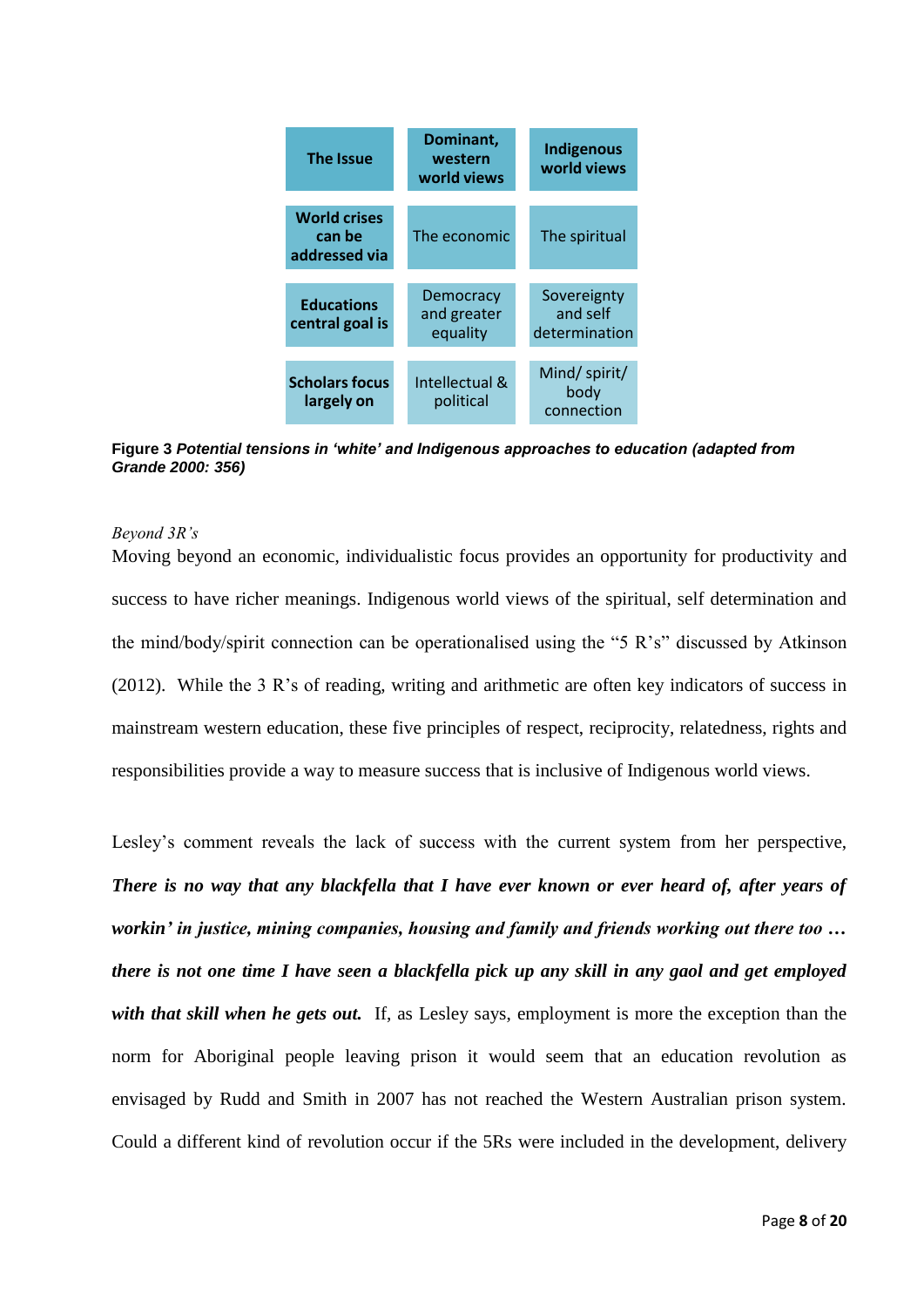and evaluation of prisoner education? If resourcing and provision of prisoner education were based on respect, reciprocity, relatedness, rights and responsibilities, might this experience have been different for Glen and Gary? *When they imprison you, they take away all your responsibilities, they take away your identity, you get your clothes washed three times a week, you get …everything's done for you eh. Then you get out and its like woah….what do I do now? What rehabilitation is there in prison anyway? Nothing man.. …You get stuff all in prison. You go in there and what you learn is…what you learn is… you learn the newest tricks, how to make the drugs, steal more cars… I went in there knowing how to steal one vehicle. When I got out I knew how to steal every car. That's the kind of education you get when you go to prison… It's a criminal breeding ground; that's exactly what it is.* 

### *Is prisoner education productive, in either Western or traditional Indigenous terms?*

How productive is current prisoner education, in terms of either western or Indigenous world views as outlined by Grande (2000)? Does education in Western Australian prisons help achieve economic equality, the ability to participate actively in democracy or the access to intellectual and political awareness? Alternatively, or additionally, does it assist in developing the spiritual, feeling strong in sovereignty and self determination? Does it strengthen the mind/spirit body connection? Is it, as envisioned by Rudd and Smith (2007: 5) developing a productive Australia with access to "fulfilling work, lifting participation rates and contributing to happier, healthier and more secure lives...a fairer society, providing greater life opportunities for all Australians"?

Gaps in provision of prisoner education are identified by Carnes (2011a or b) in her review of reports from the Office of the Inspector of Custodial Services in Western Australia. Relating these gaps to the voices of the participants it can be seen that neither Indigenous or western concepts of productivity are being achieved. The "gaps" identified by Carnes that need filling are the level of resourcing, more extensive and up to date IT technology, provision of innovative training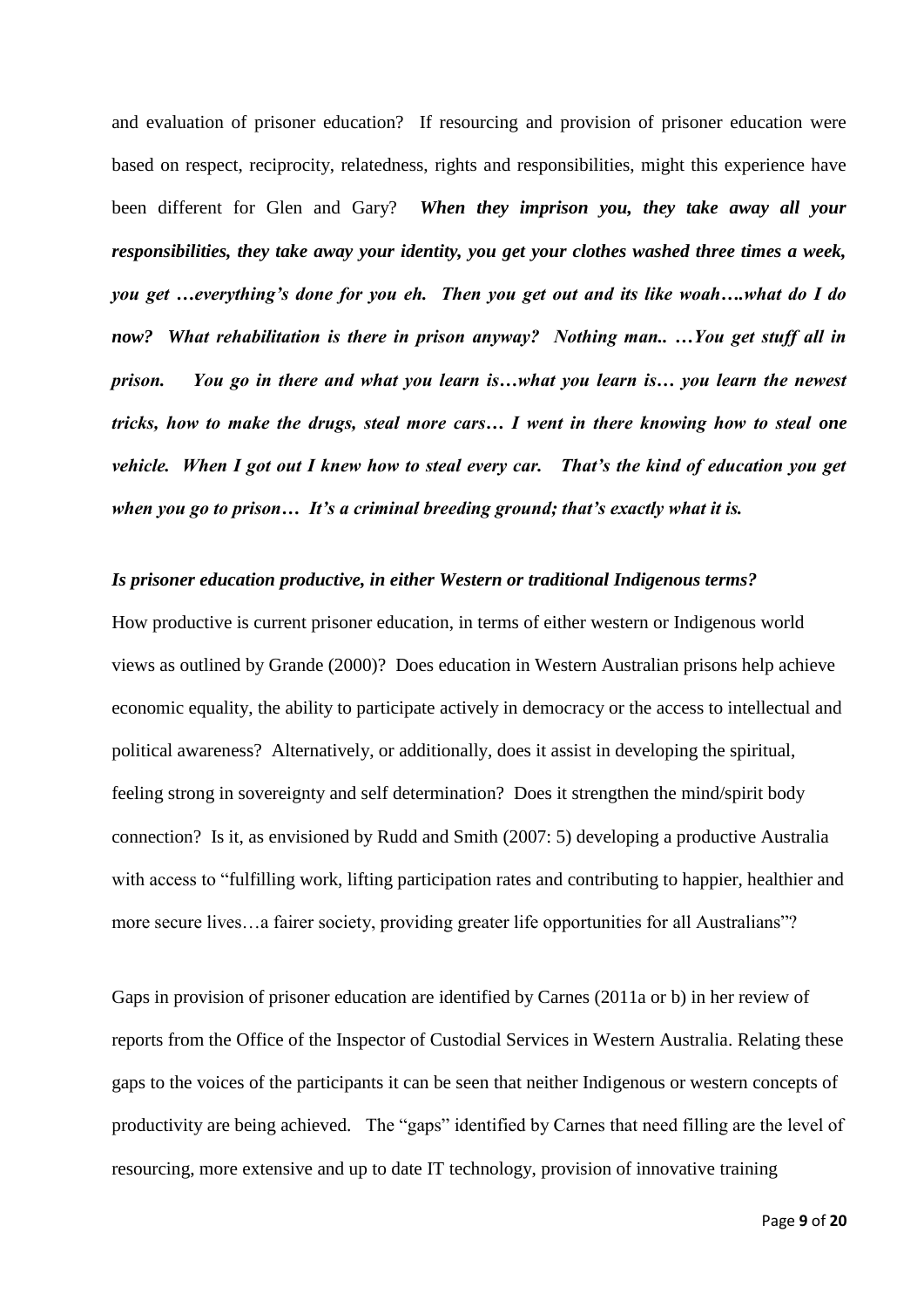programs, equitable access to education, focus on provision of cultural needs for all Aboriginal prisoners and cultural awareness training for staff. Here the voices of the research participants speak for themselves. I only make comment to provide some background information if required for clarity.

### *Level of resourcing*

Tyrone points out that even where there might be more options in some prisons such as Banksia or maybe Acacia, *they have to wait, you always have to wait.* Marlon's word echo this. *At Hakea they have 2 sides to the prison and over one side they have all the education and if you're on the side where the education isn't you just don't get anything. And you just sit around all day … doing nothing, just go for a walk and like it gets to you like it does your head in quite a lot… all day every day and the same thing every day. Just play cards go outside, wait for lunch then eat lunch, have a shower wake up and do the same things over and over.* Marlon

Lesley speaks of her time in Greenough prison, which is located outside Geraldton. *They still don't have very much education wise in Greenough that's geared towards the blackfella. And what books are there, well you have to be able to read. And the books didn't start at like basic reading level where you could come in and someone could help you learn to read. They started here* (gestures high up)*. Quite high up, so there was nothing, no foundation, no stepping stones to get any better. It was geared towards white people.* 

*There was actually nobody to teach you, no teacher. There was one woman who was the coordinator of the education service and I think they thought like she had this magic wand up her arse and could teach everything. So, unless you had some basic skills and could you know self study you were fucked. ... You would only have from 9-12 and then you knock off for lunch and in the afternoon you're like in your cell or doing something else. So you've only got like 2*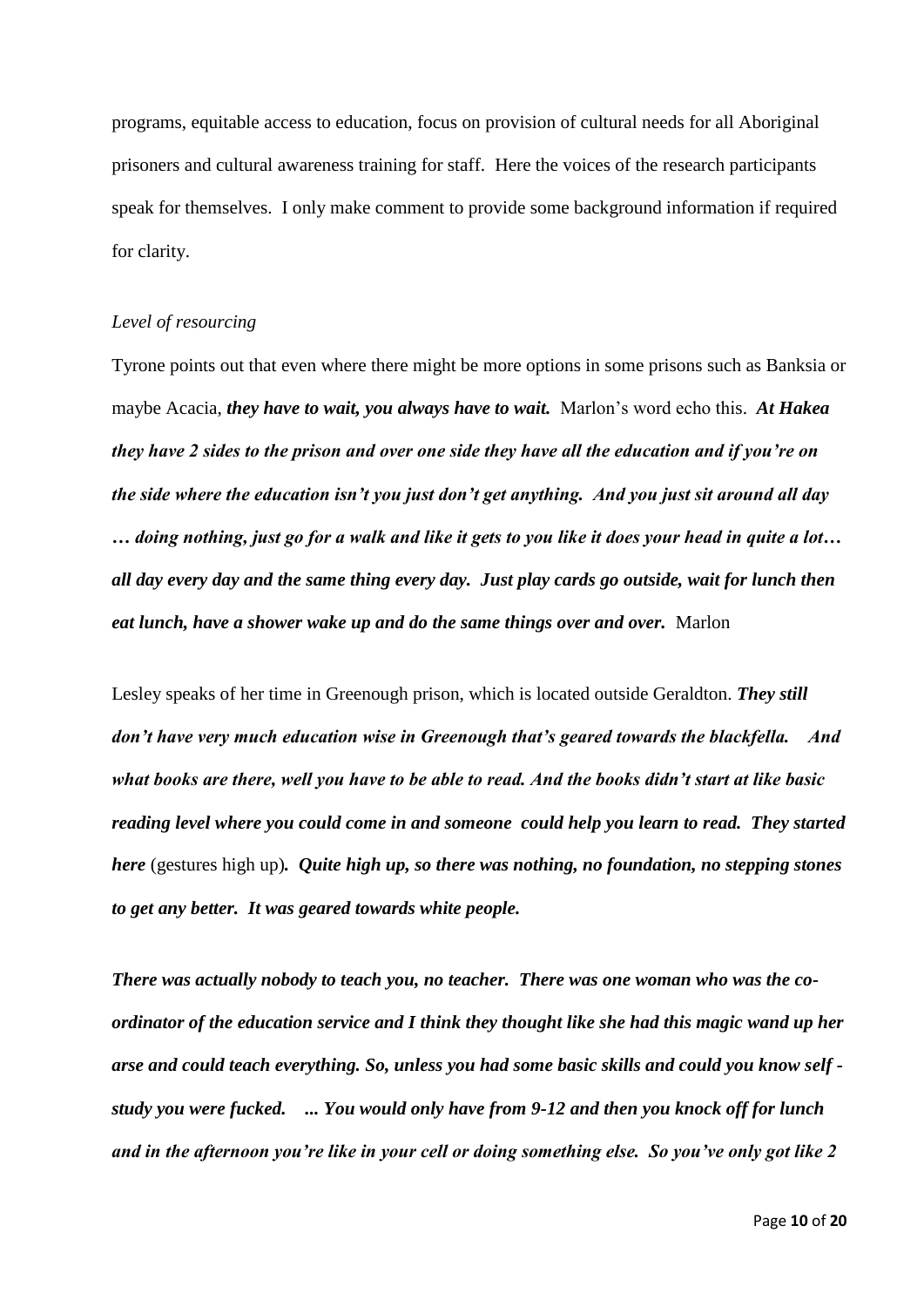# *or 3 hours a day. So if you if you wanted to do more than basic stuff …or you couldn't read and write English you were fucked.*

Such comments are further validated in reports from the Custodial Inspector as noted by Carnes(2011b: 6) who says, " While there are many dedicated and quality staff working in prisons, they are doing so under significant resourcing pressures which "cause the under resourcing of employment, training and general education initiatives…[and] demonstrably inadequate infrastructure" (OICS, September 2010b: iii-iv). Another pressure on education provision is the tendency to employ education staff on casual and fixed term contracts (OICS, September 2010a: 63-64; OICS, September 2010b: 33; OICS, September 2009: 24; OICS July 2008a: 20). It is not difficult to understand that planning and implementation of strong education programs that cater for a diversity of individual needs would be easier said than done in these circumstances.

Investment in education has been shown to be twice as effective as prison building in reducing future crime (Steurer et al, 2010: 41). Not ensuring adequate resources does not meet anyone's concept of productivity.

# *Access to up to date IT*

**.** 

A number of Custodial Inspector reports raise the issue of lack of computer access for any purpose in prisons (Carnes, 2011b). Access to computers was not raised by the majority of the participants. Lesley, however, had this to say*, ..remember you have no internet access, you have no access to a fucking library, and you are not allowed to make phone calls unless they're on your ARUNTA*1 *system. So trying to get a tutor to ring you back or to ring them was impossible coz they have to accept your phone calls personally so you'd have to keep ringing until you got* 

<sup>&</sup>lt;sup>1</sup> The telephone system through which prisoners make calls.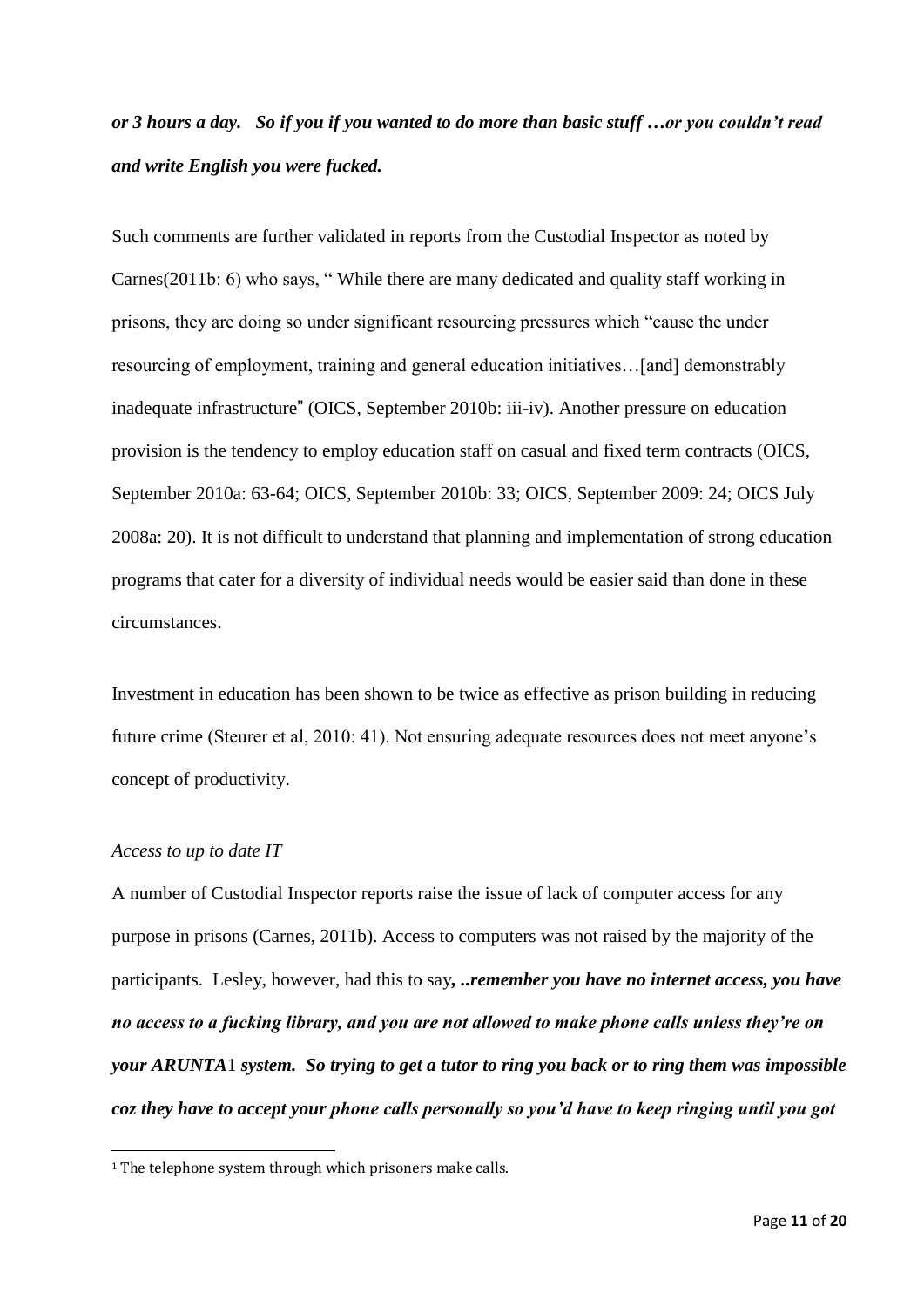*'em. With the ARUNTA system x amount of dollars just plops through as soon as someone picks up the phone so you'd waste all your money leaving messages on their fucking phone and of course they can't ring you back.*

O-Brien (2010: 57) sees technology for learning as the next frontier to be overcome in prisoner education and says that "the future challenge will be to increase access to Internet-based services that can reduce the risk of reoffending while working within security and public safety limitations." She sees this as a challenge for governments as it will "take some political courage and goes against the risk-averse nature of successive governments approaches to prison policy". There are no plans to change the current blanket ban on internet access in prisons in Western Australia. It is difficult to see how this increases potential productivity in our technologically driven world and easy to see why Gary says, *But really, all you learn is… you just learn how to be a better criminal…that's the education I got.*

### *Provision of innovative training programs,*

Lesley describes how the education provided to a family member in prison did not help him learn to read and write. *R was a ward of the state when he was 6 …he had been in that system from the time he was six years old until he died in his 30's. He couldn't read and write very well, maybe the level of an 8 or 9 year old… Even in the gaol he never learned to read and write.*  She pauses and recalls another person she has known*. I remember this guy W; he had 2 governor's pleasures in his career and still couldn't read and write; he'd done over 35 years in gaol and couldn't read and write.* For these men, part of the reason is that they have a series of short term sentences. Prisoners sentenced for short terms are not able to access training in Western Australian prisons.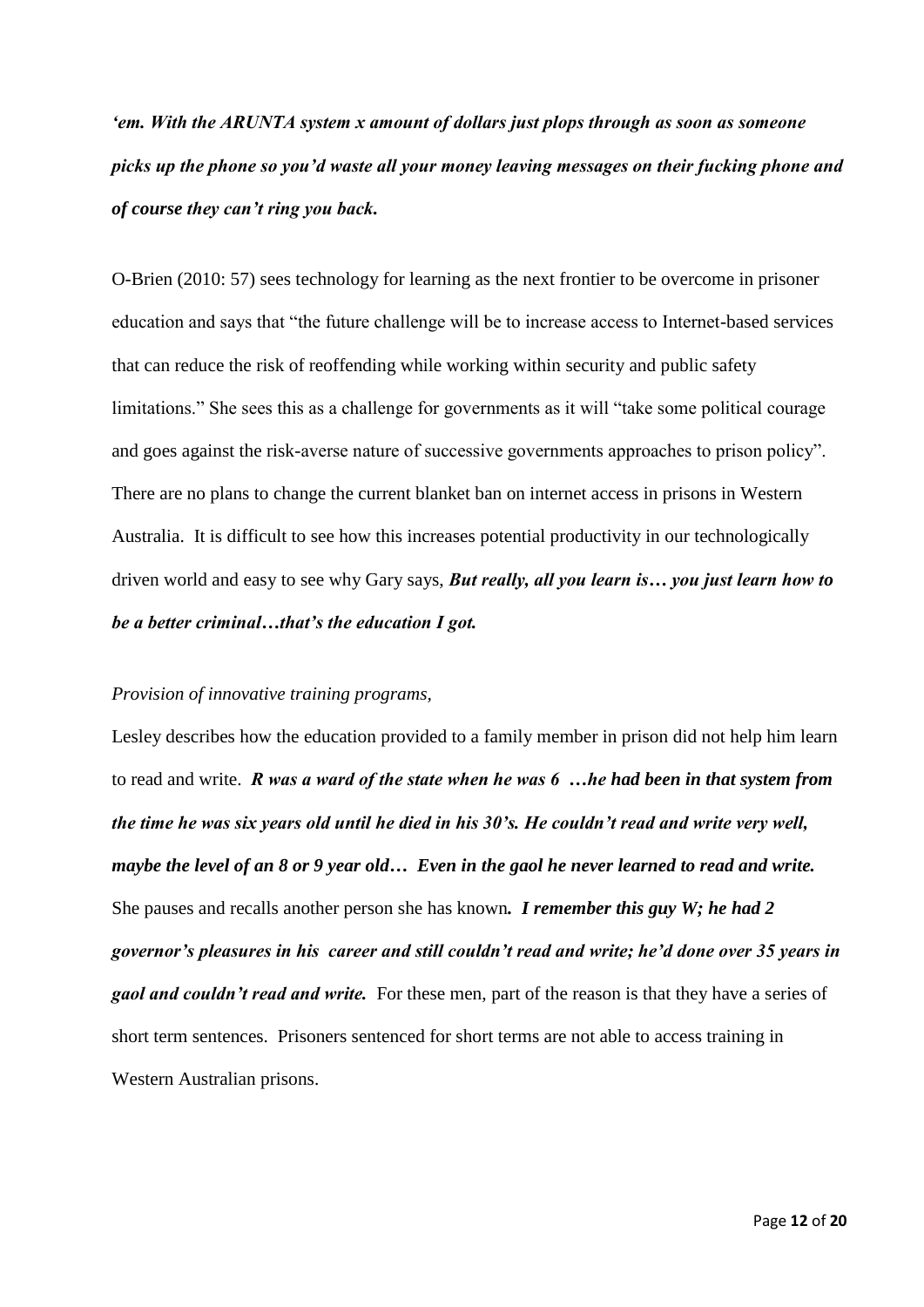Some people for whom English is not a first language return to very remote locations and are not helped by mainstream vocational education. *English could be a second or third language and they couldn't get involved in bingo or anything else coz their skills and their numeracy skills precluded them from playing. Kimberley mob, desert mobs, some of these peoples …the first whitefella they saw was 50 or 60 years ago.* Lesley.

The Director of Education in the Northern Territory in 1977 points out that, "vocational education alone does not create jobs. It creates unemployed technicians", (Eedle, 1977: 28). Lesley puts it more bluntly. *To teach those boys all bobcat and forklift is all well and good but the bottom line is; "what's the use of a fucking forklift license on the community?" Who's gunna buy 'em a bobcat or a D10 to run around in? These are useless skills that they're trying to give them. Even for most white folks it'll take more than a fuckin bobcat license – "I'm sorry, you've done 20 years in gaol; we want more than a forklift license."* 

### *Equitable access to education*

Some prisoners are far from their families and country which makes provision of traditional cultural education difficult yet a traditional spiritual learning basis that is related to their own country is still essential for Aboriginal people to feel strength, pride and a sense of wholeness (Bessarab, 2008: 57-58). Kate sees that systemic ignorance perpetuates this gap. *Aboriginal people are seen by departments as this insurmountable problem… "we don't know how to deal with it so we'll just ignore it". Western Australia is the biggest education area in the southern hemisphere and there's lots of differences. In central office they don't understand…in the Kimberly you've got something like 54 language groups, you've got different protocols and you can't say "this is what is going to happen across the state". It won't work. They don't understand the differences and that each region and community is different to one another.*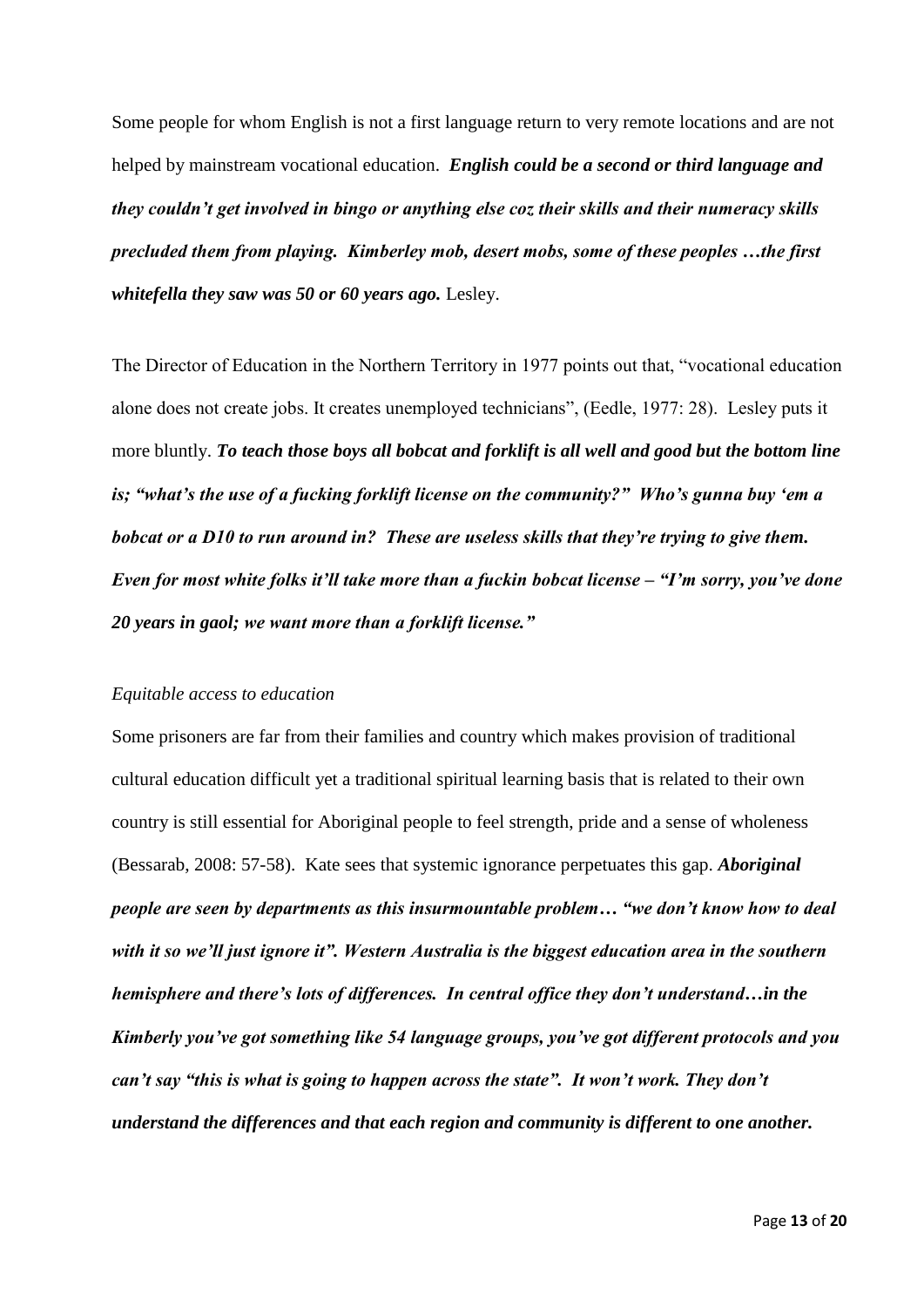Even where courses are mandated for individual prisoners by the court, they might not be accessible as the following two examples show. *…my uncle, he's at Woorooloo and he got 3 years and he came to his parole day but because the course was booked up he couldn't do his course to try and get out and they said no you haven't done the course and he goes "I want someone to help me get on the course"... but it didn't happen. He did all his time.* Frank

*Well my son's in prison at the moment. He got denied parole not long ago but that's because the course he has to do is not available… the course is not available there for 2 years. And he will be out before the course comes up again.* Jo

Some prisons are not built to accommodate access for everyone. *Greenough has education facilities set up on the men's side of the prison and the men have daily access, while women cannot cross over to that side of the prison. They receive a few hours access a week.* Lesley

# *Provision of cultural education The days of hunting with spears is over and we can't go back but the culture isn't over.* **So says** Daisy. Meeting cultural needs, where such a high percentage of the prison population are Indigenous, would seem an obvious priority. Kate, an ex educator in prisons, sees that it does not happen that way, *Once you get in there and those gates close behind you, they have their own laws and politics and are not answerable to anyone. They do the paperwork but it doesn't reflect what's really goin' on; they just put whatever they want to.*

Sometimes there can be a clash of priorities. A cultural centre built for Casuarina, for example, was utilised as an education centre instead, due to overcrowding in prisons creating a lack of facilities available for education (OICS, September 2010a: 53-54). *It's really sad to say but there has been a loss of culture in today's world and nobody addresses that really. I think there needs to be more education around culture and in prisons too.* Glen.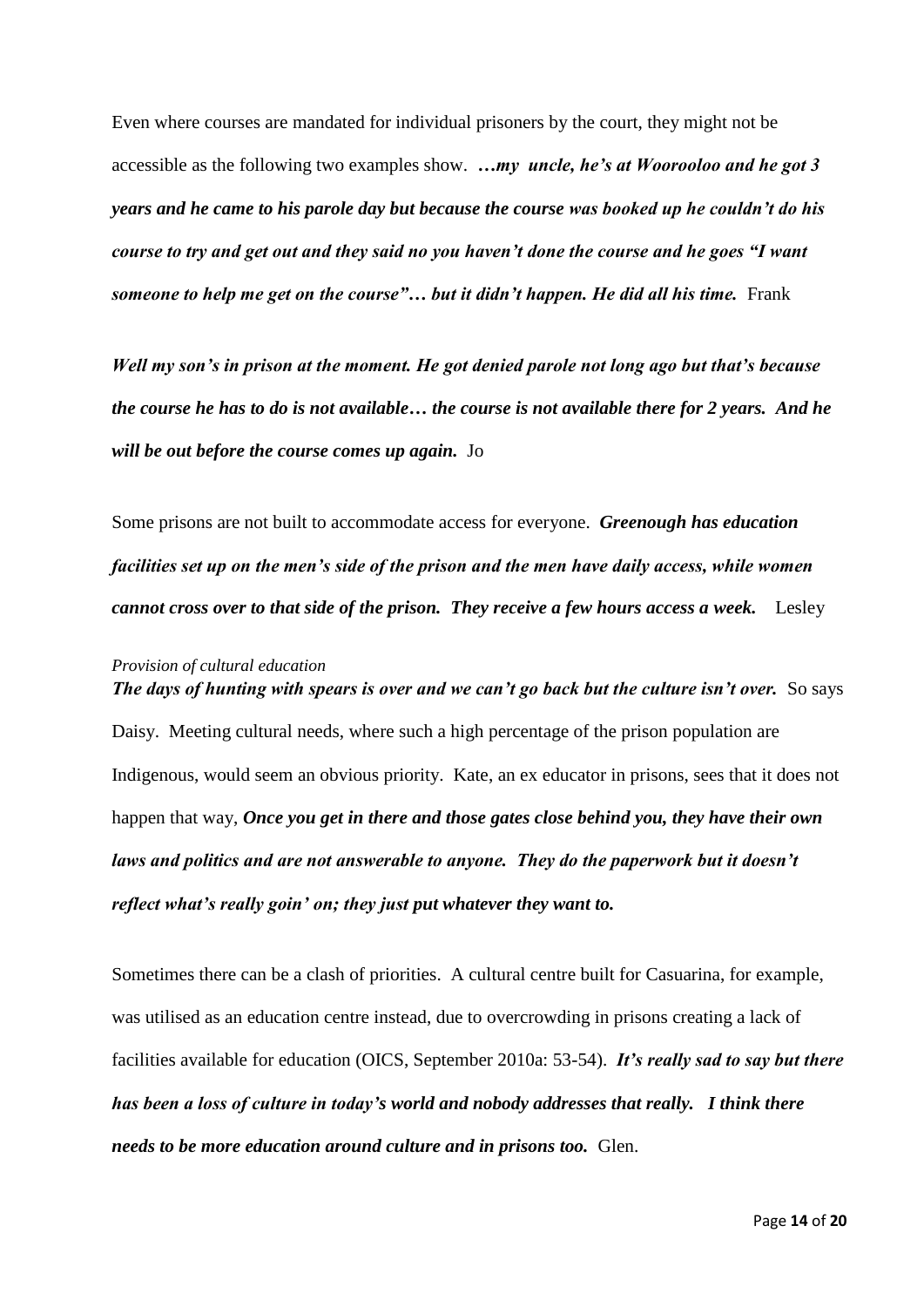The violation of dignity for extended family is felt in Marlon's words. …*it's real hard with your family and not seeing them and all that.* He pauses and looks down at the table in front of him. *In juvenile its easy coz family can just pop in whenever they want but in mans' prisons they have to ring up and book and sometimes they are all booked up and family can't visit.* The room is silent as Marlon continues his story. *Visitors have to get tapped down and then they can get the dog sit on 'em. When I walked in for my visit a couple of times my mum was cryin and it was makin me upset seein my mum crying. She doesn't touch drugs but the dog sat on her coz people at home mess around with that stuff or she mighta been sitting on the steps out the front of the visitors centre…and the dog smelt the drugs and that upset her and she was cryin'.* 

The impact on Indigenous cultures is not always acknowledged when considering incarceration rates. There is a significant impact on traditional cultural knowledge, as Daisy points out*. When all the young men are in prison, who is going to then learn the stories; who will learn all the things that the old people know? Who will be able to teach the children?.* This is productive in neither of the 3R's and economic productivity or the 5R's and cultural productivity.

### *Cultural awareness training for prison staff,*

Glen provides insight into the issue of meeting cultural needs of Aboriginal prisoners. *Our current history and education is colonial; it ain't ours. I tell ya who needs educatin'; wadjellas. The Aboriginal side of history needs teachin' as well.* Daisy echoes this when she says *white people should learn about their place in the history of Aboriginal people from Aboriginal people point of view and learn from Aboriginal people. This is really important.* 

Cultural awareness training" is also targeted by the Custodial Inspector as needing to be addressed more adequately (OICS, September 2010a; OICS, August 2010). Cultural awareness training alone will not, however, improve the quality of service provision to Indigenous people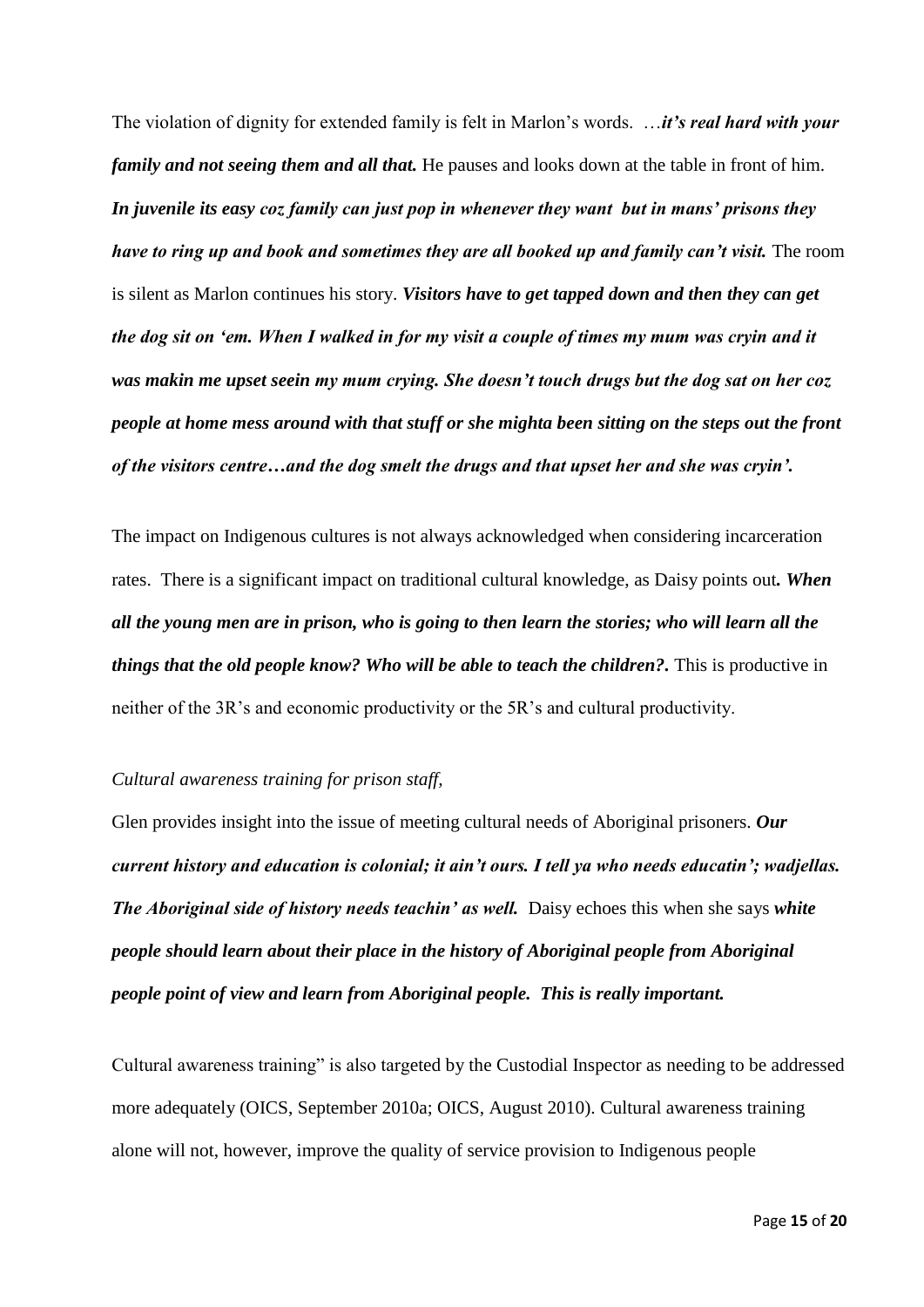(Westerman, 2007: 138-139). There is a need to go beyond cultural awareness and commit to cultural safety in education provision (Fredericks, 2008). To provide learning and training only at the level of cultural awareness does not challenge institutions or individuals to increase awareness of their own assumptions and prejudices. At present, however, the provision of even cultural awareness training in WA prisons is not provided consistently (Carnes, 2011b: 13- 14).

Such prejudices could underlie some of these experiences; *… the guards, you might have been a bit smart with them, and they want to get you back and they'll say "we'll get you visitor noncontact" and that non-contact's awful…you know… they're just there and you want to touch em and that and you can't.* Marlon

*There are some screws in there that are like dogs, you know, …. I was paintin one day and I was smiling and then he sees me and he says to me "oh what the fuck are you smiling at?" I'm like "what the fuck!" …You know, why say somethin if someone's happy … why change their mood you know… instead of just lettin' em stay in their happy mood*. Lewis

### *Vocational education alone is not a panacea*

Vocational education "by itself cannot resolve the fundamental causes of poverty, unemployment or economic inequality" (Down & Smyth, 2012: 203). Nor can it deal with the deep wounding, pain and grief often experienced by many Aboriginal people and communities. Even when the whitefella-identified gaps in education and income have been closed and she is an economically 'productive community member', the frustration and powerlessness Lesley fights daily is palpable when she says, *This is my fucking land and I've got nothing … you've taken my family, you've taken my fucking culture … And then blamed me, said this is because I'm a lazy black.* 

As noted earlier, stories can hold the seeds for positive change and the stories of my participant teachers are no exception. The requests they make of the system fall into categories of the 3R's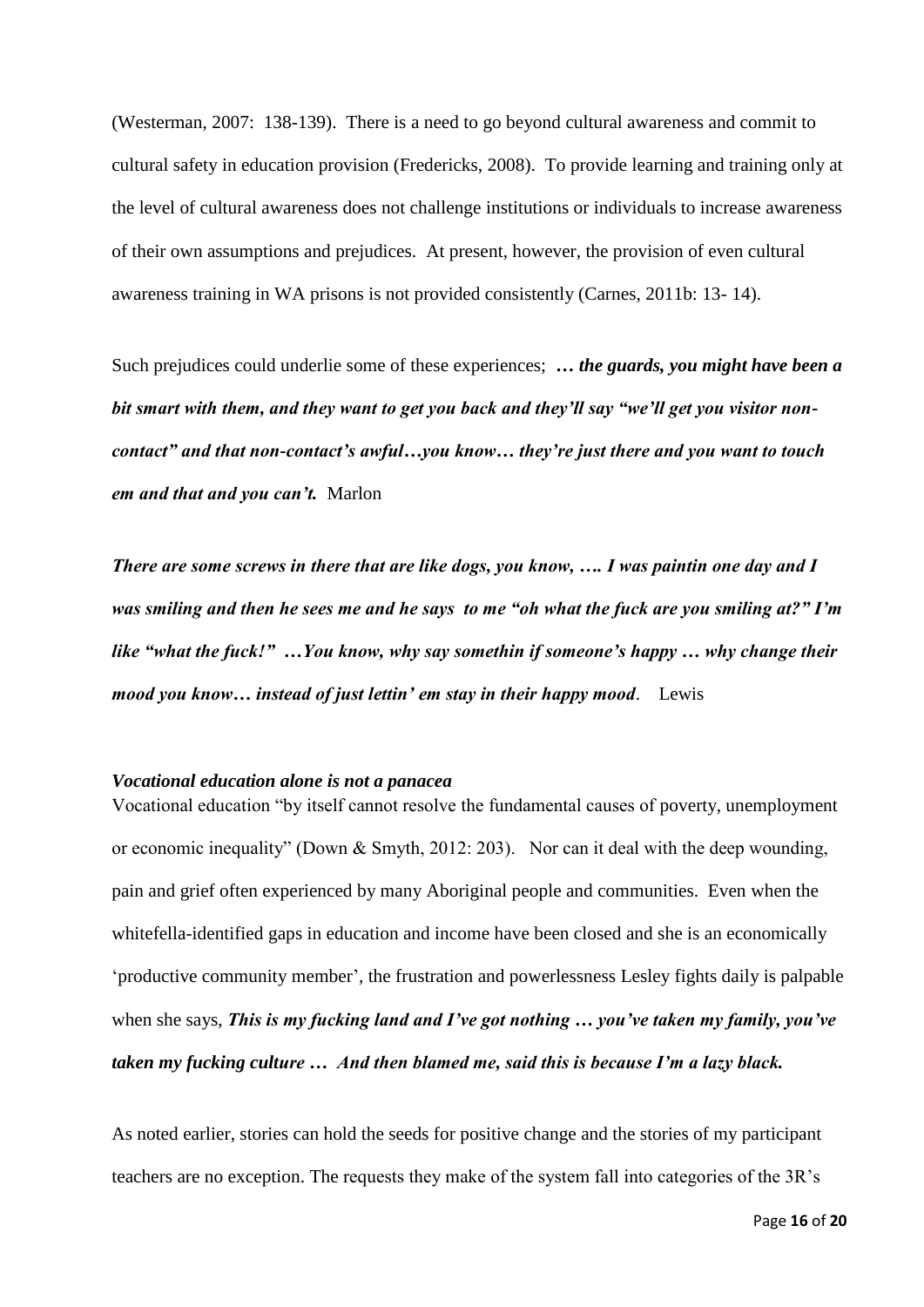and the 5R's. These two categories do not have to be mutually exclusive but could work together if the dominant mainstream culture is open to that level of equality.

### *Reading, writing, arithmetic – the 3 R's of skilling*

*Skills, … basic, basic, English and maths, some real life skills they can actually use when they get out to do something with. Teach 'em how to read and write…basic computer skills you know…things so they don't have to go and mow peoples' lawns and pull down bougainvillea. Do you know what I mean? Something that can actually allow them to move up a bit.* **Lesley** 

*For those going back to communities… Basic building and maintenance stuff. Maybe teach 'em how to be an Aboriginal Health Worker. They're gunna be there in prison for a year or whatever so make use of it and bring someone in who's actually goin to stand there with a class of ten, hands on and put them through a Cert 2 or 3 cos you can do those certificates without them needing to go and play with patients. Give 'em full time education. Lesley* 

*When people are in prison they need to learn things that help back in communities and the*  lands. Things like carpentry to renovate houses would be useful. Daisy

*Reciprocity, respect, relatedness, rights, responsibilities – the 5R's I think there needs to be more education around culture. The culture is a living thing, whether you believe it or not. It's living and in here* (she gestures to her chest). Vicki

*Aboriginal people need to be proud of being Aboriginal. Wadjellas have so much to learn from Aboriginal people and there is so much they can teach Wadjellas. If only Wadjellas would just shut up and listen... will you just bloody shut up and listen?".* Kate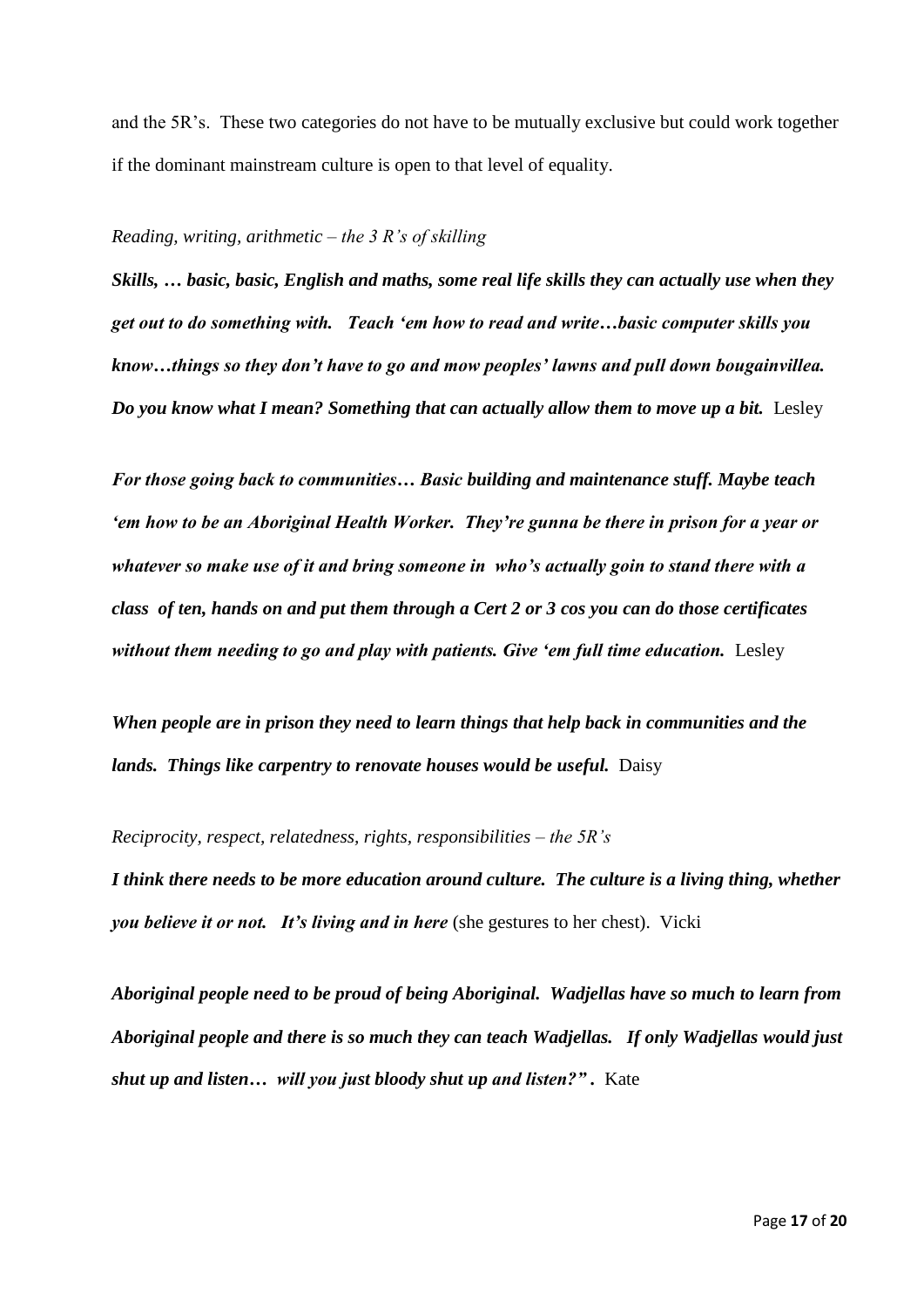*Nothin' will change until we listen to things like 2 way learning and Aboriginal learnin. Let's start teaching kids how to be Aboriginal and survive in a white world without losing their Aboriginality.* Kate

# **Conclusions**

Many of the writers on prison education, such as Ekstedt, 1987; Forster, 1998; de Maeyer, 2005; O'Brien, 2010; Semmens,1998 and Warner, 2005, either allude or refer directly to the inherent tensions between the purposes of education and imprisonment. This is described by Ekstedt (1987, 82) when he says, "The education experience proceeds best (particularly for adults) in an atmosphere of free inquiry….It is not possible to imagine an 'atmosphere of free inquiry' being fully realised in a closed institution such as a prison." This sentiment is echoed by de Maeyer, (2005, p 2); "*The context does not free one's mind and does not create an incentive for creativity; it does not encourage the thinking of other ways of living or doing; prison is the place where taking no initiative is considered good behaviour. Even everyday knowledge will be left aside: cooking, organising one's schedule, distinguishing spare-time from mandatory activities."*

Gary and Glen put it this way, *When they imprison you, they take away all your responsibilities, they take away your identity, you get your clothes washed three times a week, you get …everything's done for you eh. Then you get out and its like woah….what do I do now? What rehabilitation is there in prison anyway? Nothing man…* 

The Steering Committee for the Review of Government Service Provision, otherwise known as the Productivity Commission, measures successful outcomes in economic terms. The performance of mainstream services in relation to Indigenous Australians is one of the specific focuses of this committee. There are, however, no targets set for education and training provision in prisons. This is despite the continuing high incarceration rate of Aboriginal people in our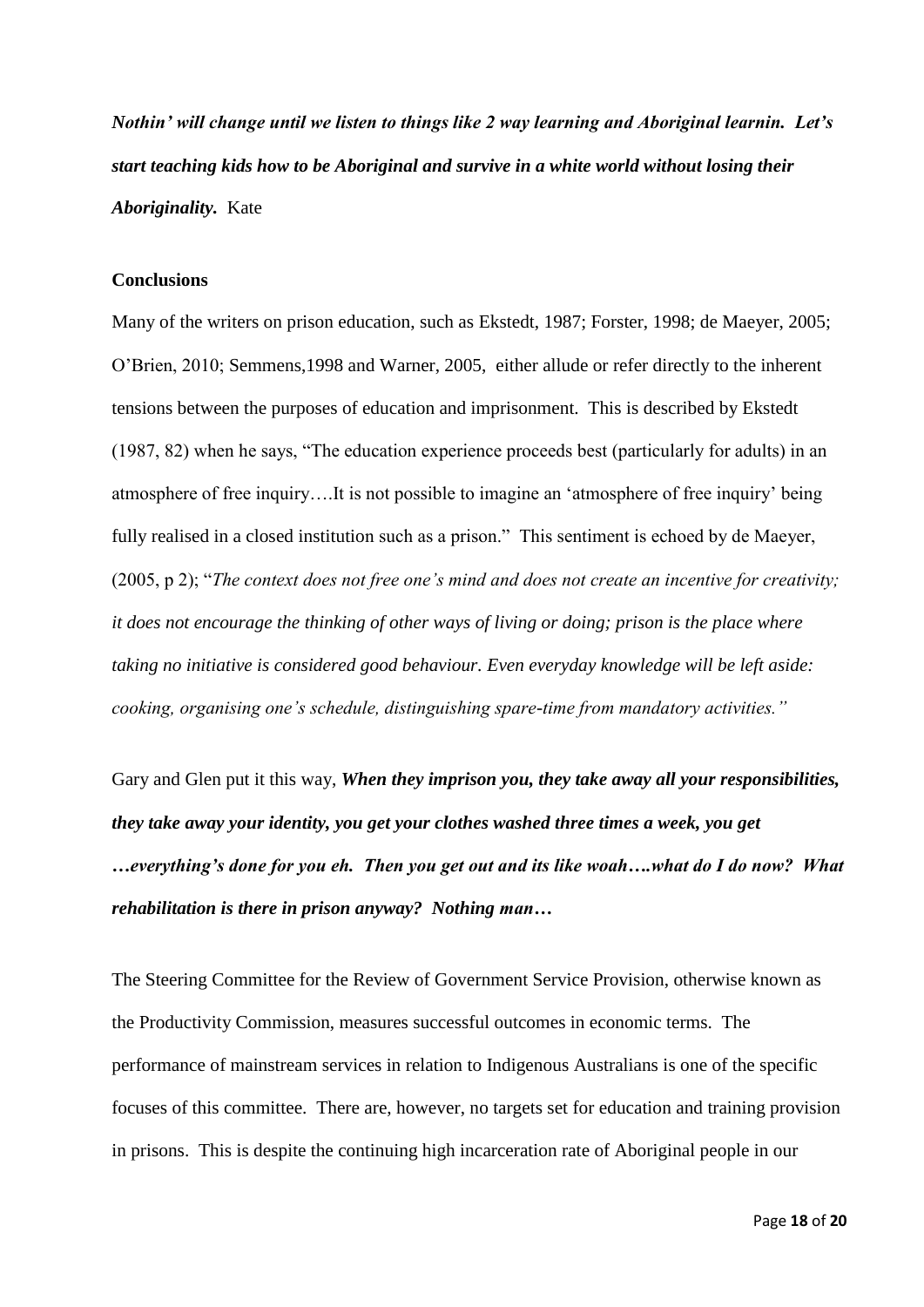prisons; a rate that has continually risen since the release of the Royal Commission into

Aboriginal Deaths in Custody in 1992.

The three "R"s alone do not meet the productivity needs of the 5 Rs of Respect, Reciprocity,

Relatedness, Rights and Responsibilities to family and community Atkinson (2012). Without

being cognizant of and committed to the 5R's Aboriginal prisoner education risks being at best

minimal and tokenistic. At worst it could be seen to be negligent and erode the living skills

necessary to be a productive member of any community, under any definition.

### **References**

- ABS (Australian Bureau of Statistics). (December 6, 2012). Prisoners in Australia (45170). Retrieved February 1, 2013, from<http://www.ausstats.abs.gov.au/>
- Atkinson, J. (April 12, 2012). An educaring approach to healing generational trauma in Aboriginal Australia. Retrieved 18.5.12, from www.aifs.gov.au/institute/seminars/2012/atkinson/audio
- Australian National Training Authority. (2001). *National Strategy for Vocational Education and Training for Adult Prisoners and Offenders in Australia*. Canberra: ANTA
- Bessarab, D., & Ng'andu, B. (2010). Yarning about yarning as a legitimate method in Indigenous research. *International Journal of Critical Indigenous Studies, 3*(1), 37-50.
- Blagg, H. (2008). *Crime, Aboriginality and the decolonisation of justice*. Sydney: Hawkins Press.
- Carnes, R. (2011a). Changing Listening Frequency to Minimise White Noise and Hear Indigenous Voices. *Journal of Australian Indigenous Issues, 14*(2-3), 170-184.

Carnes, R. ( 2011b). *Education Revolution or Just Plain Revolting? Aboriginal Prisoner Education in Western Australia* Paper presented at the AARE Conference 2011: Researching Across Boundaries. November 27-December 1, 2011, Hobart, Tasmania.

- Castellano, M. B. I., pp (2004). Ethics of Aboriginal Research. *Journal of Aboriginal Health, January 04*(98-114).
- Chilisa, B. (2012). *Indigenous Research Methodologies*. Los Angeles: Sage.
- Corradi Fiumara, G. (1990). *The other side of language: a philosophy of listening* (C. Lambert, Trans.). London: Routledge.
- Cunneen, C., & Robb, T. (1987). *Criminal justice in north-west New South Wales* Sydney: Bureau of Crime Statistics and Research, Attorney-Generals Department.
- Dawe, S. (Ed.). (2007). *Vocational education and training for adult prisoners and offenders in Australia: Research readings*. Canberra: National Centre for Vocational Education Research.
- Eedle, J. (1977). Aboriginal education and development. *Aboriginal child at school, 5*(1), 20-32.
- De Maeyer, M. (2005). Literacy prisoners. Background Paper commissioned by Education for All Global Monitoring Report 2006: Literacy for Life *UNESCO*
- Down, B. (2009). Schooling, productivity and the enterprising self: beyond market values. *Critical Studies in Education, 50*(1), 51-64.
- Down, B., & Smyth, J. (2012). 'Getting a job': vocationalism, identity formation, and critical ethnographic inquiry. *Journal of Educational Administration and History, 44*(3), 203-219.
- Ekstedt, J. (1987, .). Prison Education in Western Australia: A case study of policy analysis in sentence administration. *Western Australian Law Review*
- Fredericks, B. L. (2008c). The Need to Extend Beyond the Knowledge Gained in Cross-Cultural Awareness Training. *The Australian Journal of Indigenous Education 37*, 81-89.